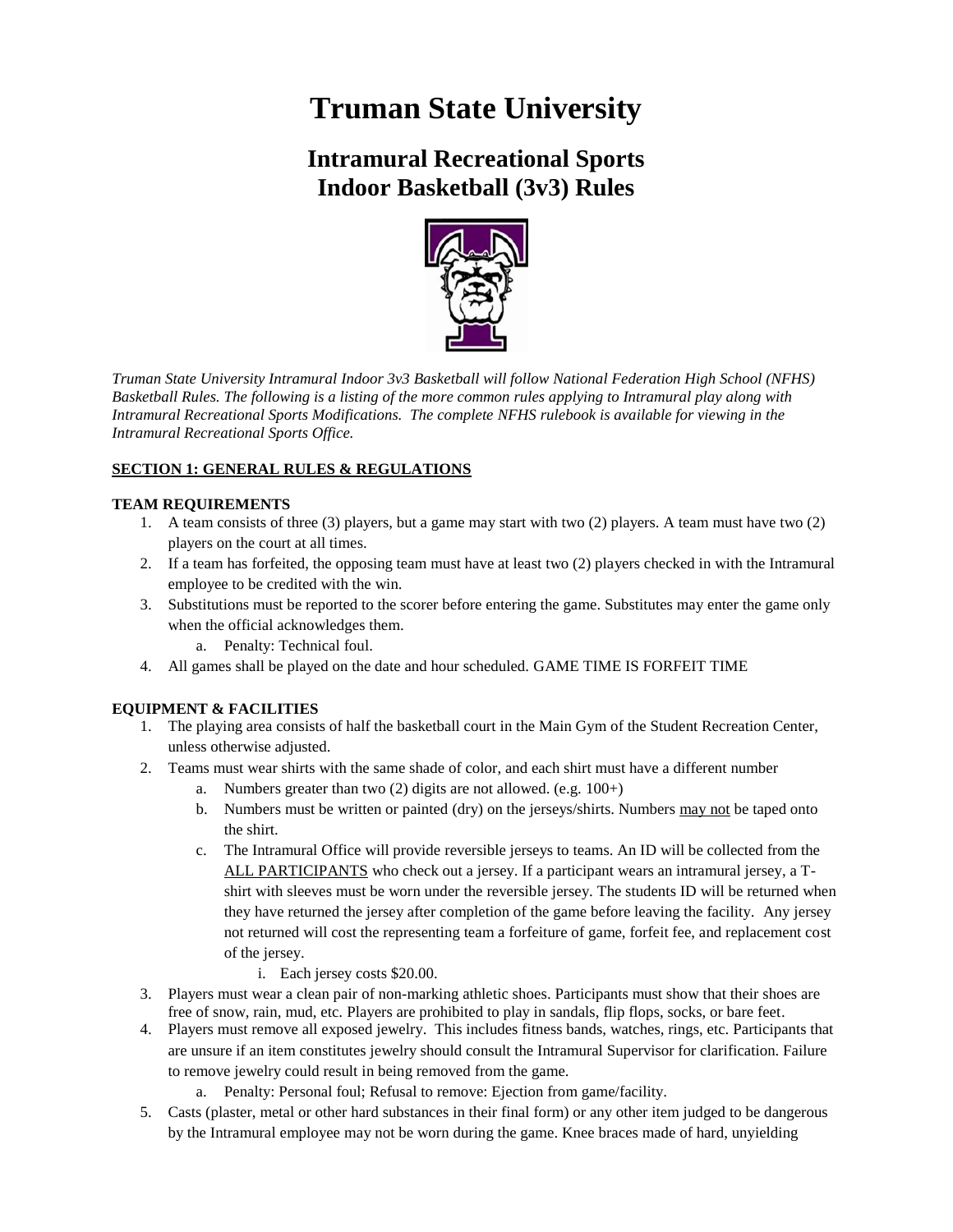substances covered on both sides, with all edges overlapped and any other hard substances covered with at least 1/2 inch of slow recovery rubber, or similar material, will be allowed.

- 6. Spectators, "coaches", injured, or inactive players are not permitted in a team's bench area. Participants who are playing are the only members allowed in the bench area.
	- a. Penalty: Reduction of Sportsmanship points; potential ejection from game/facility.
- 7. Games will be hosted at the Truman Student Recreation Center unless otherwise noted. Basketballs will be provided for participants to use.
	- a. Teams who wish to use their own ball for a game must have the opposing team agree to use the external ball

#### **SECTION 2: GAMEPLAY & RULES**

# **LENGTH OF GAME & TIMING**

- 1. There will be two ten (10) minute halves with a running clock. Clock stops for time outs or official time outs. Clock is not stopped for violations.
	- a. Exception: The clock will stop in the last minute of the second half for all dead ball situations.
- 2. Each team will have (2) team time outs per game (no limit per half). Officials will also stop the clock in case of injury or other special circumstances.
	- a. Time outs may only be called by the team with possession of the ball or during a dead ball situation. Only players that are in game may call a time out. Participants on the bench may not call time out.
- 3. Halftime shall be one (1) minute in length.
- 4. Overtime Rules
	- a. Overtime is in Playoffs ONLY
	- b. A tie score at the end of regulation time shall result in a 2 minute running clock overtime period, with ball possession determined by a coin toss. The overtime process will be repeated until a winner is determined.
		- i. The clock will stop for each dead ball in the final one (1) minute of overtime.
	- c. Teams will get one (1) timeout per overtime, with no carry over of timeouts from regulation.

#### **GENERAL GAMEPLAY**

- 1. Rock-Paper-Scissors (RPS) or a coin toss will determine possession. The winner may choose if he/she wants the ball to begin the first half or second half.
- 2. Substitutions may be made after any stoppage of play. Substitutes must check in at the scorer's table before going in.
	- a. Penalty: Technical Foul
- 3. Mercy Rule: At any point in the  $2<sup>nd</sup>$  half when a team is ahead by 20 points, the game will be stopped.
- 4. A tie score at the end of regulation for a preseason game will result in a tie game. No overtime will be played.
- 5. Ball possession changes hands after each basket, unless a foul is awarded.
- 6. After each change of possession, the ball must be taken back across the check line. The check line is the free throw line extended and above the three-point arc.
- 7. After any dead ball situation (foul, violation, made basket, etc.), the ball must be passed into play from the check line.
- 8. Deliberate stalling or attempts to freeze the ball shall result in loss of ball possession. If a team is warned for stalling, the official will administer a 10 second count during which a shot must be attempted. If a shot is not attempted, ball possession is lost.

#### **SHOT POINT VALUES**

- 1. Shots taken from beneath the three point arc will result in one (1) point for each basket made.
- 2. Shots taken from outside the three point arc will result in two (2) points for each basket made.
- 3. Free throw shots are worth one (1) point for each basket made.
- 4. It is possible to have a two (2) point play from beneath the arc.
- a. If the player is fouled in the act of shooting. Refer to 'Fouls' section for more information 5. It is possible to have a three (3) point play from beyond the arc.
	- a. If the player is fouled in the act of shooting. Refer to 'Fouls' section for more information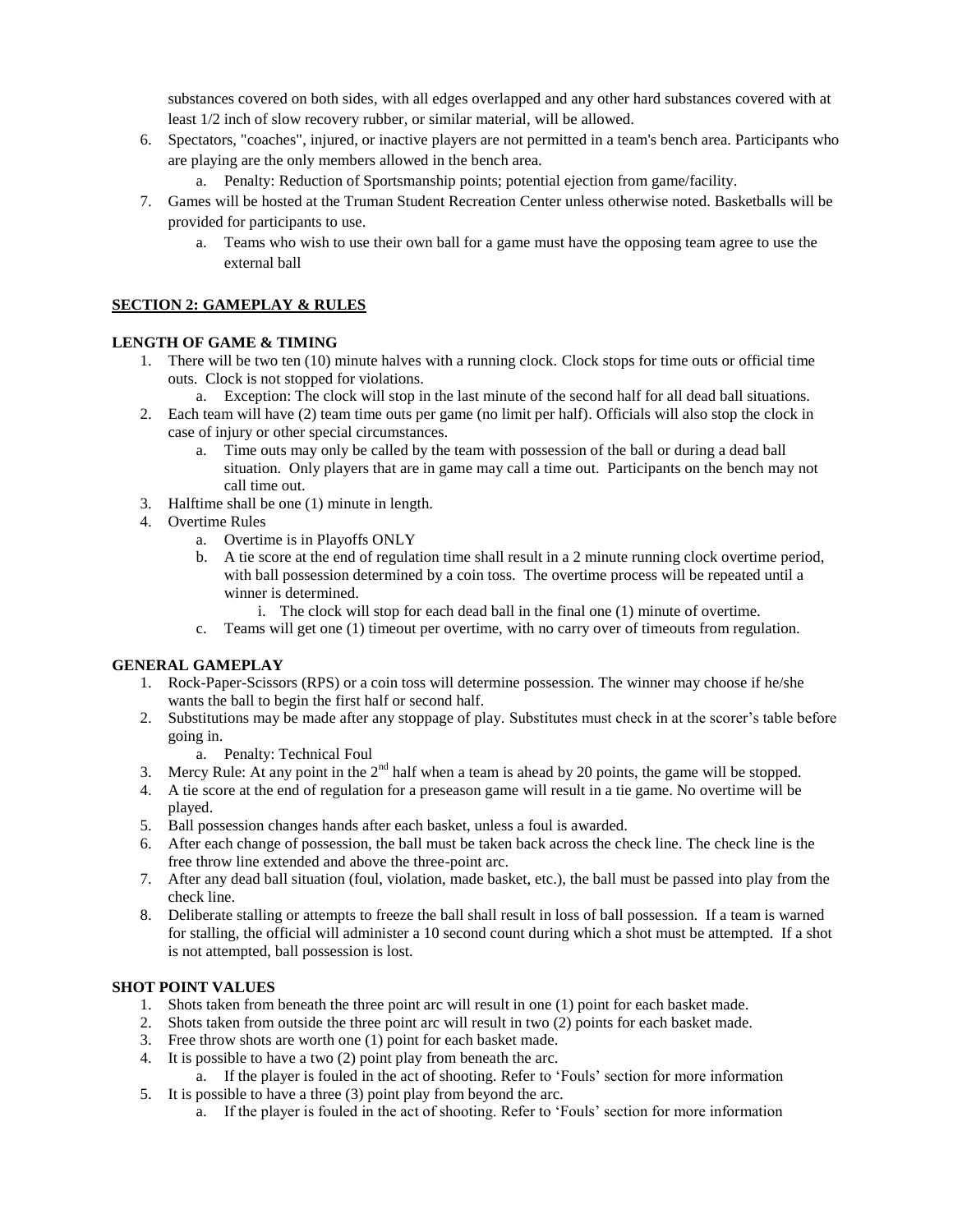# **SECTION 3: FOULS & VIOLATIONS**

#### **VIOLATIONS**

- 1. Three Seconds: An offensive player cannot be inside of or in contact with the free throw lane (known as the key) for more than three seconds while the ball is in his/her team's front-court.
	- a. Penalty: Turnover.
- 2. Five Seconds: If a player is closely guarded (within six feet) in the front-court and holds the ball for more than five seconds, or dribbles the ball for more than five seconds then a violation will be called.
	- a. Penalty: Turnover.
- 3. Kicking: It is a violation to intentionally strike the ball with any part of the leg or foot; accidentally striking the ball with the foot or leg is not a violation.
- 4. Elbowing: Swinging of the elbows while in possession of the ball without pivoting either foot, regardless of if another player is nearby
	- a. Penalty: Turnover (no contact with opponent)
	- b. Penalty: Foul (contact with opponent)
- 5. Travelling: Occurs when a player holding the ball moves one or both of his feet illegally.
	- a. Penalty: Turnover
- 6. Double Dribble: An illegal dribble that occurs when a player dribbles with both hands simultaneously or interrupts a dribble by holding the ball briefly in one or both hands.
	- a. Penalty: Turnover
- 7. Jump Ball: When players on both teams have possession of the ball; if players from both teams have their hands on the ball simultaneously.
	- a. Possession arrow determines possession
- 8. Out of Bounds: When the ball goes out of play, it is awarded to the team that did not touch it last; if a player steps out of bounds while possessing the ball, the opponent shall gain possession.
- 9. Free Throw Violations
	- a. Players who wish to occupy the marked lane spaces must do so quickly, and must alternate lane spaces if their opponents wish to occupy the space nearest them.
		- i. Players are not allowed to leave the marked area until the ball has contacted the rim or backboard.
	- b. Any player other than the free thrower, who does not occupy a marked lane space, must be behind the free throw line extended and behind the three-point line. These players may not enter this area until the ball has contacted the rim or backboard.
	- c. The free thrower must not touch the free throw line. He or she cannot fake a try, and must release the ball within ten seconds of gaining possession.
		- i. In a one and one situation, this will result in a turnover of possession.
		- ii. If this occurs on the first attempt of a two shot foul, the first shot is void and the second will be administered.
		- iii. If this occurs on the second attempt of a two shot foul, it will result in a turnover of possession.
	- d. Failure to cause the ball to touch the rim will result in a dead ball.
		- i. In a one and one situation this will result in a turnover of possession.
		- ii. If this occurs on the first attempt of a two shot foul, the first shot is void and the second will be administered.
		- iii. If this occurs on the second attempt of a two shot foul, it will result in a turnover of possession.

#### **FOULS**

- 1. All common, personal and technical fouls shall be counted against a team total. In each half, a bonus will be awarded on and after the fifth team foul. An individual player cannot foul out of a game, but may be ejected by the official for cause.
- 2. Prior to the fifth team foul:
	- a. Any common foul shall result in loss of possession for the offending team
	- b. Any offensive foul shall result in disallowing a converted basket and loss of possession
	- c. Any shooting foul with a missed basket shall result in one foul shot
	- d. Any shooting foul with a converted basket shall result in the basket being awarded, along with one foul shot
- 3. Following the fifth team foul: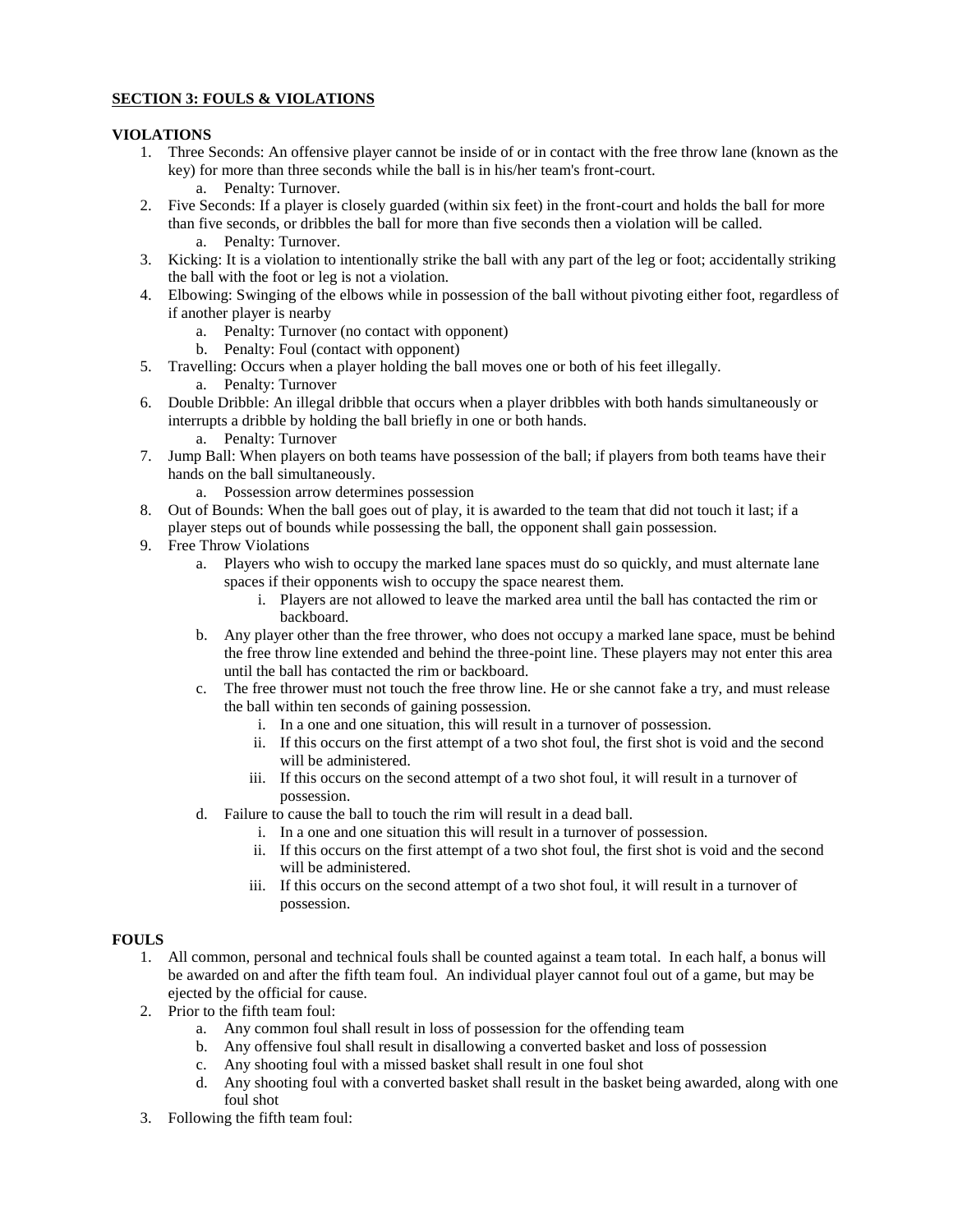- a. Any common foul shall result in a foul shot awarded to the offended team
- b. Any shooting foul with a missed basket shall result in a foul shot taken in the manner of single technical foul with only one shot allowed to the offended player
- c. Any shooting foul with a converted basket shall result in the basket being awarded, a foul shot taken in the manner of single technical foul with only one shot allowed to the offended player

#### 4. Common Fouls:

- a. Illegal Contact
- b. Charge
- c. Block
- d. Illegal Screen
- e. Push
- f. Hold
- g. Illegal use of Hands
- h. For additional fouls and descriptions, please consult the NFHS rulebook.

#### **DEFINITIONS**

- 1. A personal foul is a player foul that involves illegal contact with an opponent while the ball is live, which hinders an opponent from performing normal defensive and offensive movements.
- 2. A double foul is a situation in which two opponents commit personal fouls against each other at approximately the same time. In the case of a double foul, fouls are recorded, no free throws are awarded, and possession is awarded based on the alternating possession arrow.
- 3. An intentional foul is a personal or technical foul designed to stop or keep the clock from starting, to neutralize an opponent's obvious advantageous position, and contact away from the ball or when not playing the ball.
	- a. Results in team who did not foul receives possession of the ball and 1 point
- 4. A flagrant foul may be a personal or technical foul of a violent or savage nature or a technical non-contact foul, which displays unacceptable conduct. If a flagrant foul occurs the player is ejected from the game.
	- a. Results in team who did not foul receives possession of the ball and 1 point
- 5. When a player control (charging) foul is committed, no points can be scored.
- 6. A technical foul is a foul by a non-player, a non-contact foul by a player; an intentional or flagrant contact foul while the ball is dead.
	- a. Two technical fouls against a player or coach will result in immediate ejection of that person from the game.
	- b. Four technical fouls against a player for the season will result in that player being ineligible for that league.
	- c. Slapping either backboard or grabbing the rim is a technical foul.
		- i. Exception: a player may grab the rim to prevent injury.
- 7. Dunking is illegal in the Student Recreation Center. Any act of dunking during warm-ups, in a dead ball situation, or any point in the game will result in a technical foul and an ejection from the facility.
	- a. This will also result in an automatic deduction of sportsmanship points for your team, which could result in ineligibility for the playoffs.
- 8. A technical foul on a spectator or coach is charged to the team captain. Any two players and/or coaches and/or spectators ejected from a game will result in an automatic forfeiture of the game by the offending team. A technical foul will also be recorded as a personal foul of the offender; also included in the total team fouls.
	- a. Results in team who did not foul receives possession of the ball and 1 point

#### **SECTION 4: MISCELLANEOUS INFORMATION**

#### **PROTESTS**

- 1. Protests shall not be received or considered if they are based solely on a decision involving the accuracy of a judgment call. Only rule interpretations may be protested.
- 2. A protest must be made with the Supervisor immediately following the call in question or before the next play.
- 3. Protests involving ineligible players may be made any time before the game or upon the participant entering the game. All eligibility protests will be marked by Supervisor as being played under protest, but will complete the game. A written protest must be submitted to the Director by noon the following day in order for the protest to be heard. Protests that do not follow these guidelines will not be heard.